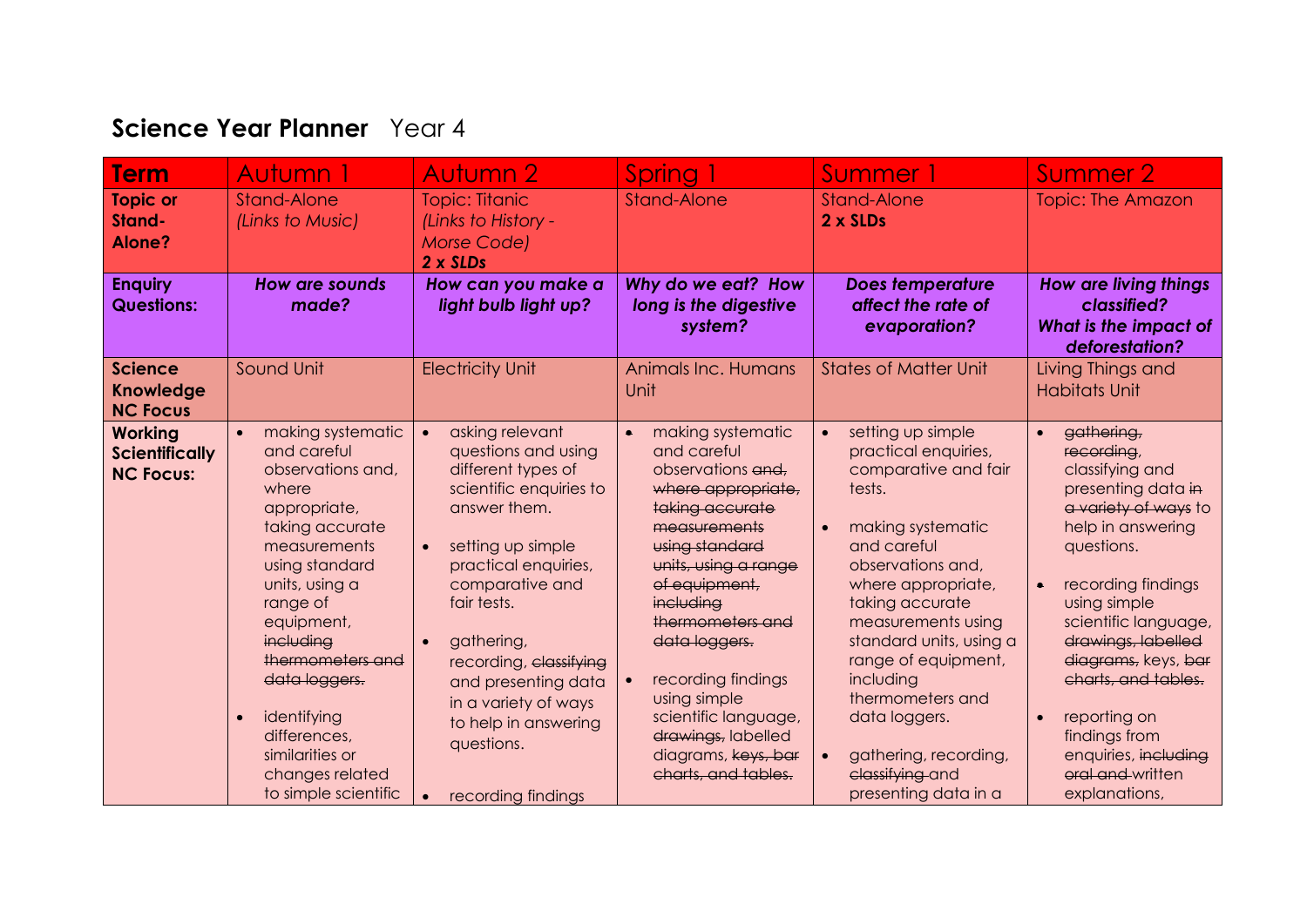|                               | ideas and<br>processes.                                                                                                                                                                            | using simple<br>scientific language,<br>drawings, labelled<br>diagrams, koys, bar<br>charts, and tables.<br>using results to draw<br>$\bullet$<br>simple conclusions,<br>make predictions for<br>new values, suggest<br>improvements and<br>raise further<br>questions | setting up simple<br>$\bullet$<br>practical enquiries,<br>comparative and<br>fair tests.                                                            | variety of ways to help<br>in answering<br>questions.<br>recording findings<br>using simple scientific<br>language, drawings,<br>labelled diagrams,<br>keys, bar charts, and<br>tables.<br>using results to draw<br>simple conclusions,<br>make predictions for<br>new values, suggest<br>improvements and<br>raise further questions.<br>identifying<br>differences, similarities<br>or changes related to<br>simple scientific ideas<br>and processes.<br>using straightforward | displays of<br>presentations of<br>results and<br>conclusions. |
|-------------------------------|----------------------------------------------------------------------------------------------------------------------------------------------------------------------------------------------------|------------------------------------------------------------------------------------------------------------------------------------------------------------------------------------------------------------------------------------------------------------------------|-----------------------------------------------------------------------------------------------------------------------------------------------------|-----------------------------------------------------------------------------------------------------------------------------------------------------------------------------------------------------------------------------------------------------------------------------------------------------------------------------------------------------------------------------------------------------------------------------------------------------------------------------------|----------------------------------------------------------------|
|                               |                                                                                                                                                                                                    |                                                                                                                                                                                                                                                                        |                                                                                                                                                     | scientific evidence to<br>answer questions or to<br>support their findings.                                                                                                                                                                                                                                                                                                                                                                                                       |                                                                |
| Sequence of<br><b>Lessons</b> | This is learnt through an<br>additional non-fiction<br><b>Shared Reading</b><br>approach. Once the<br>chn have covered a<br>theme, they then carry it<br>out practically in their<br>Music lesson. | Through 2 x SLD:<br>1 = How do you make a<br>light bulb light up?<br>Investigate using<br>electrical equipment.<br>$2$ = Predict what this is?<br>Give the chn a buzzer to                                                                                             | $L1 =$ Name and label<br>the types of teeth in<br>humans.<br>$L2 =$ Understand the<br>simple functions of the<br>different types of<br>human teeth. | Through 2 x SLD:<br>$1 =$ Revisit: Definition of a<br>material. Which of these<br>are not materials?<br>2 = Heating and cooling<br>demonstrations.                                                                                                                                                                                                                                                                                                                                |                                                                |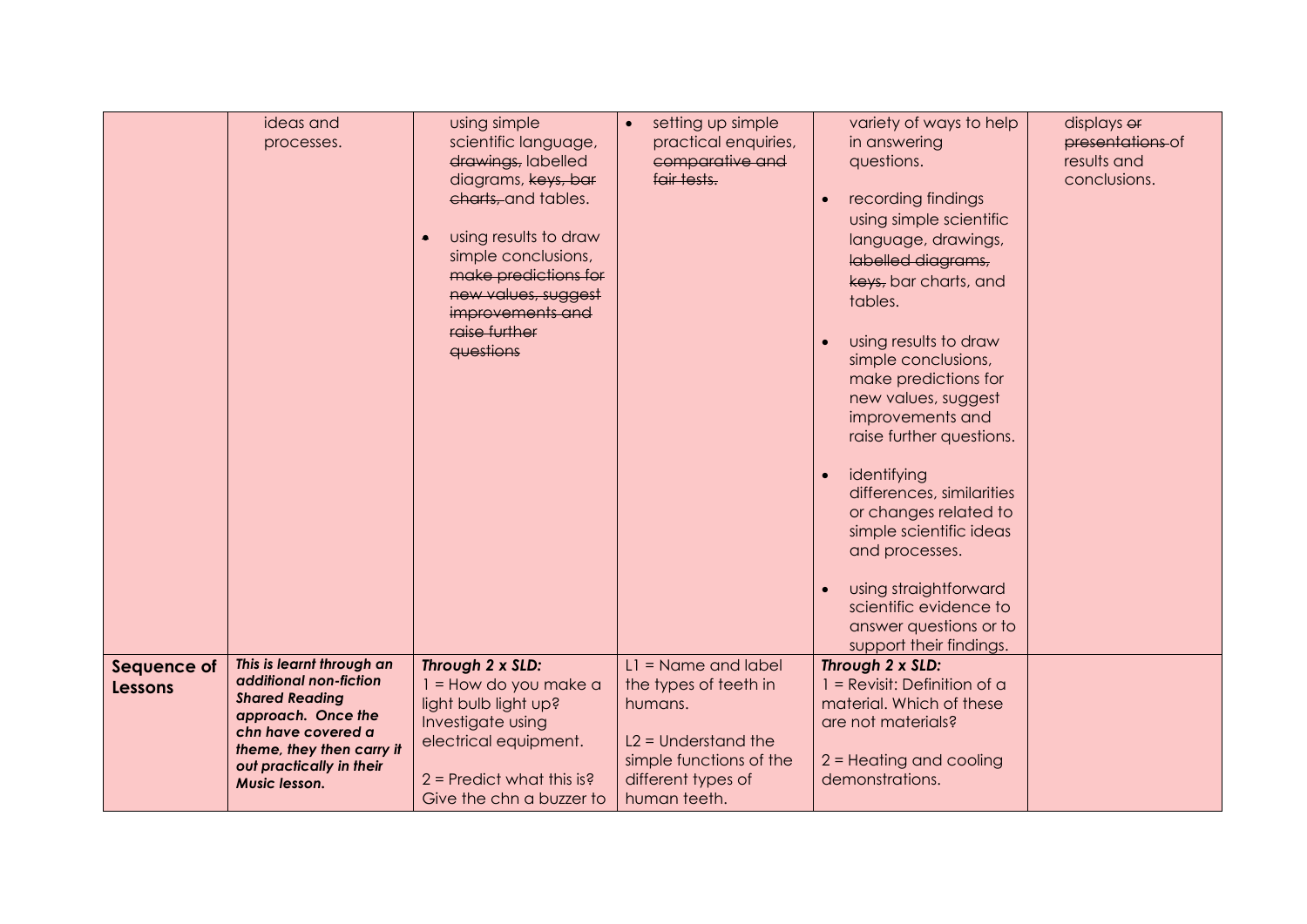|                    | $LI = How$ a sound is<br>made. What a<br>vibration is and what<br>sound waves are.<br>$L2$ = How we hear.<br>The journey of a<br>sound wave into our<br>ear. Learn scientific<br>body parts within the<br>ear. Touch on being<br>deaf / Evelyn Glennie.<br>$L3 = Pitch - Low/High$<br>frequency<br>$L4 = Volume - How$<br>louder sounds carry<br>more energy.<br>Introduction to<br>decibels for how we<br>measure sounds.<br>$L5 =$ How distance<br>can affect how we<br>hear sounds.<br>sound | add to their circuit.<br>$3 =$ How does a switch<br>work?<br>$4 =$ Identify common<br>appliances that run on<br>electricity. Why do we<br>have switches? How<br>can we save electricity?<br>How does this help the<br>environment?<br>$5 =$ Common<br>conductors and<br>insulators investigation.<br>Do all materials conduct<br>electricity? | $L3 =$ Oral hygiene.<br>$L4 =$ Name and label<br>the basic parts of the<br>digestive system in<br>humans. How long is<br>the digestive system?<br>Can they link in teeth<br>knowledge from last week?<br>$L5 =$ Understand the<br>functions of the basic<br>parts of the digestive<br>system.<br>canine | 3 = Practical Investigation:<br>What is the best<br>temperature for melting<br>chocolate? (Skill = Using<br>a thermometer)<br>$4$ = Theory based learning<br>on States of Matter: Solids,<br>Liquids + Gases. Draw on<br>knowledge from parts 1-3<br>too.<br>$5 =$ Shared Reading Text -<br>The Rhythm of the Rain to<br>recap the Water Cycle.<br>How does it link to States<br>of Matter?<br>$6$ = Evaporation –<br>Practical experiments.<br>$7 =$ Condensation $-$<br>Practical demonstrations.<br>$8 =$ Make their own mini<br>water cycles to see the<br>parts in action.<br>9 = Practical Investigation:<br>Does temperature affect<br>the rate of evaporation?<br>(Link in data loggers and<br>statistics.)<br>material | deforestation |
|--------------------|-------------------------------------------------------------------------------------------------------------------------------------------------------------------------------------------------------------------------------------------------------------------------------------------------------------------------------------------------------------------------------------------------------------------------------------------------------------------------------------------------|-----------------------------------------------------------------------------------------------------------------------------------------------------------------------------------------------------------------------------------------------------------------------------------------------------------------------------------------------|---------------------------------------------------------------------------------------------------------------------------------------------------------------------------------------------------------------------------------------------------------------------------------------------------------|---------------------------------------------------------------------------------------------------------------------------------------------------------------------------------------------------------------------------------------------------------------------------------------------------------------------------------------------------------------------------------------------------------------------------------------------------------------------------------------------------------------------------------------------------------------------------------------------------------------------------------------------------------------------------------------------------------------------------------|---------------|
| <b>Vocabulary:</b> | vibrate/vibration                                                                                                                                                                                                                                                                                                                                                                                                                                                                               | appliances<br>electricity                                                                                                                                                                                                                                                                                                                     | molar                                                                                                                                                                                                                                                                                                   | solid/solidify                                                                                                                                                                                                                                                                                                                                                                                                                                                                                                                                                                                                                                                                                                                  | development   |
|                    | sound waves                                                                                                                                                                                                                                                                                                                                                                                                                                                                                     | insulators                                                                                                                                                                                                                                                                                                                                    | pre-molar                                                                                                                                                                                                                                                                                               | ice melt freeze                                                                                                                                                                                                                                                                                                                                                                                                                                                                                                                                                                                                                                                                                                                 | population    |
|                    |                                                                                                                                                                                                                                                                                                                                                                                                                                                                                                 |                                                                                                                                                                                                                                                                                                                                               |                                                                                                                                                                                                                                                                                                         |                                                                                                                                                                                                                                                                                                                                                                                                                                                                                                                                                                                                                                                                                                                                 |               |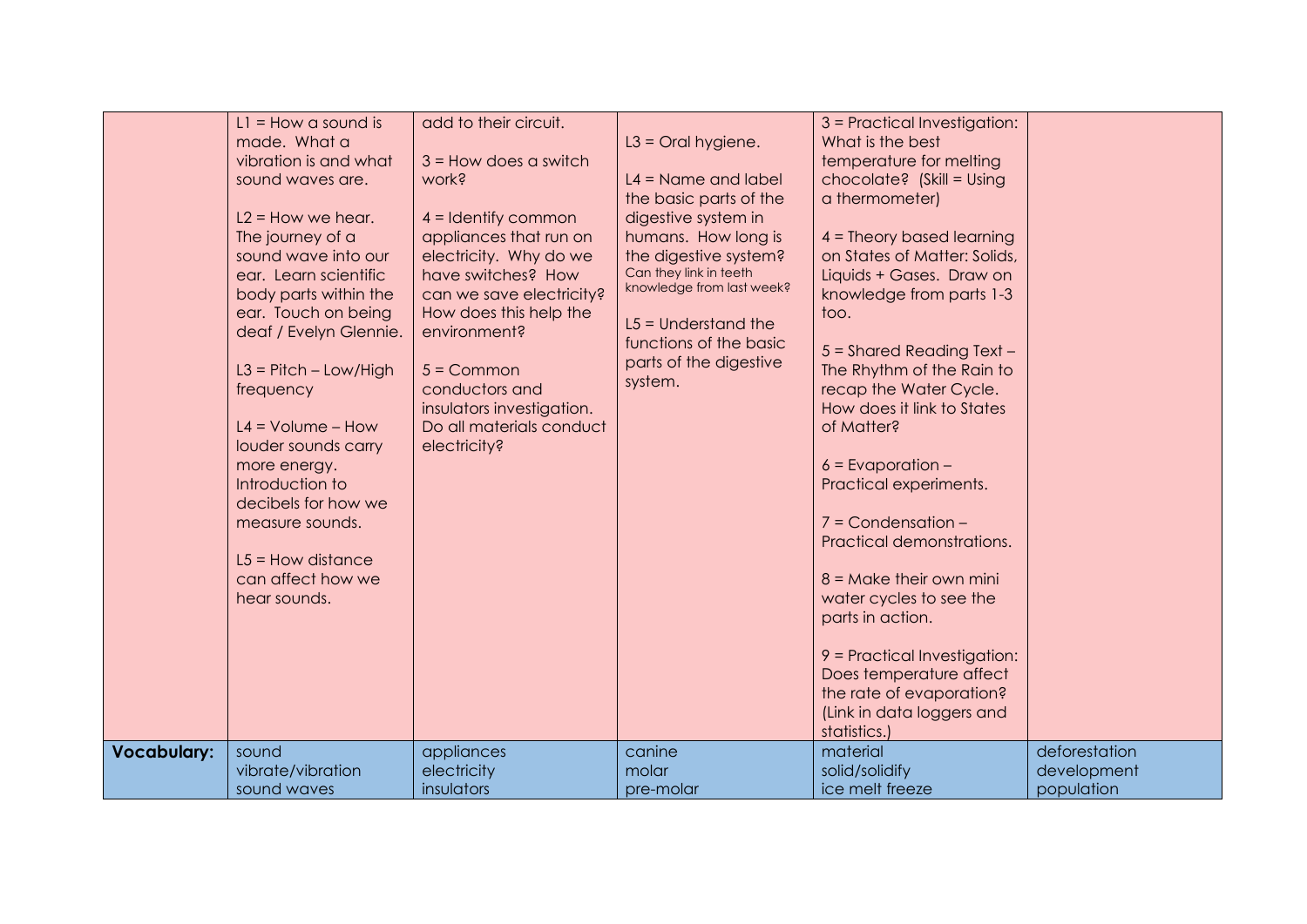| ear                | conductors          | wisdom teeth            | liquid                   | dangers             |
|--------------------|---------------------|-------------------------|--------------------------|---------------------|
| hear / deaf        | electrical circuit  | incisor                 | evaporate / evaporation  | environment         |
| volume - loud/soft | cell                | dental hygiene          | condense / condensation  | flowering/non-      |
| faint/fainter      | wire bulb           | plaque                  | water cycle              | flowering           |
| loud/louder        | buzzer              | decay                   | gas                      | mosses              |
| pitch - low/high   | switch              | digestion               | container                | ferns               |
| energy             | danger              | tongue                  | changing state           | grasses             |
| insulate           | Morse code          | salvia                  | heated                   | vertebrate          |
| tuning fork        |                     | oesophagus              | cooled                   | invertebrate        |
| pinna              |                     | stomach                 | water vapour             | fish                |
| ear canal          | question            | small intestine         |                          | amphibians          |
| eardrum            | practical enquiry   | large intestine         |                          | reptiles            |
| ossicles           | fair test           | rectum                  | syringe                  | birds               |
| cochlear           | comparative test    | anus                    | data logger              | mammals             |
| nerves             | gather              |                         | standard unit of measure |                     |
| brain              | record              |                         | degrees Celsius °C       |                     |
|                    | present             | systematic observations | thermometer              | classification      |
| observation        | data                | scientific language     | systematic/careful       | key                 |
| measurement        | scientific language | labelled diagram        | observations             | group               |
| accurate           | labelled diagram    | practical enquiry       | practical enquiry        | present data        |
| scientific idea    | results             | demonstration           | fair test                | results             |
| scientific process | table               |                         | comparative test         | conclusions         |
| similarity         | conclusion          |                         | gather                   | written explanation |
| differences        |                     |                         | record                   |                     |
|                    |                     |                         | present                  |                     |
|                    |                     |                         | data                     |                     |
|                    |                     |                         | tables                   |                     |
|                    |                     |                         | bar charts               |                     |
|                    |                     |                         | conclusion               |                     |
|                    |                     |                         | prediction               |                     |
|                    |                     |                         | scientific idea          |                     |
|                    |                     |                         | scientific process       |                     |
|                    |                     |                         | differences              |                     |
|                    |                     |                         | similarities             |                     |